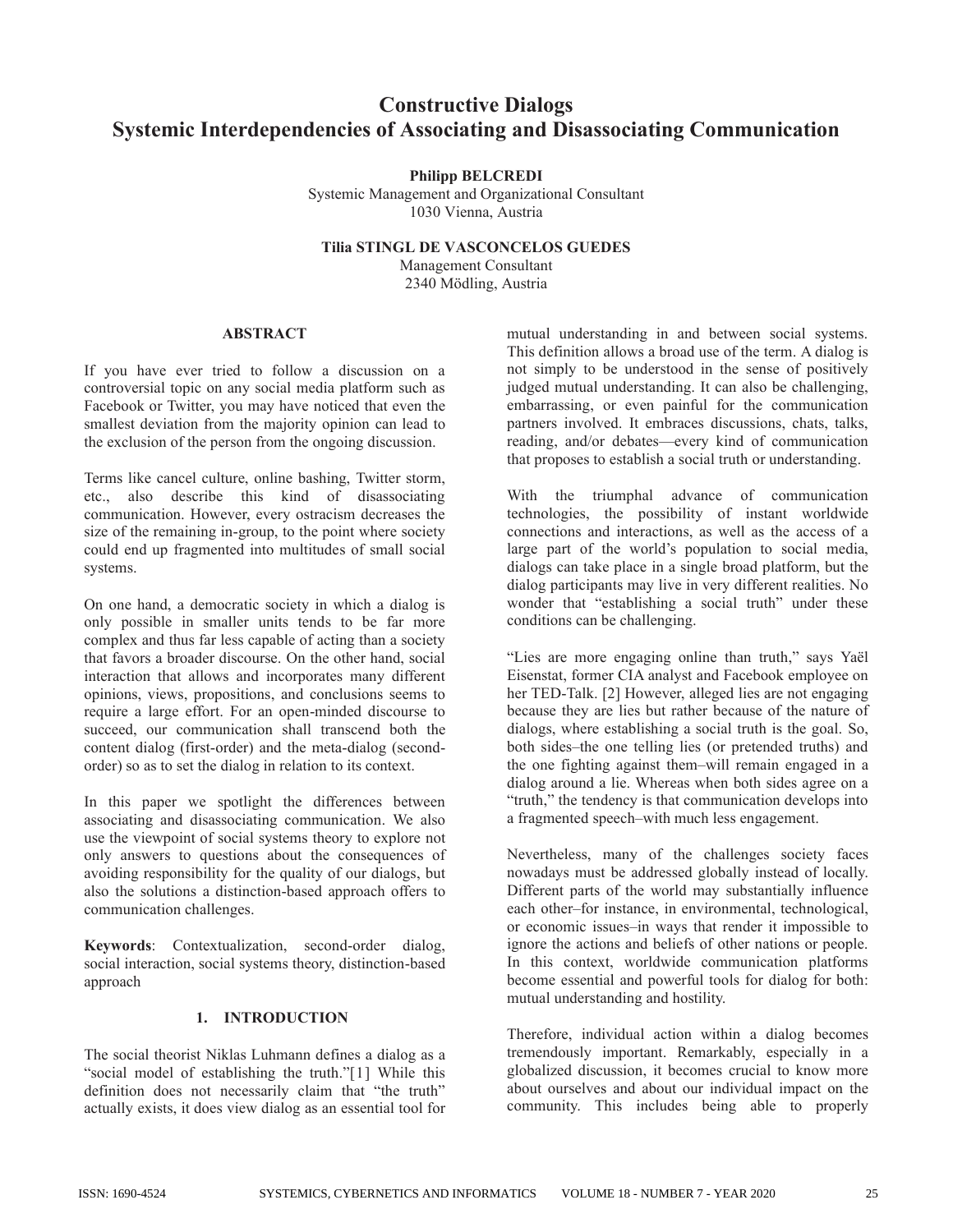differentiate ourselves from others and to be more conscious of our place in a dialog. The historian Yuval Noah Harari alerts us to the dangers of believing that we are better than members of another group. "The enemies of liberal democracy hack our feelings of fear and hate and vanity, and then use these feelings to polarize and destroy," Harari warns. In his TED-Talk, Harari goes further. He stresses that "[i]t is the responsibility of all of us to get to know our weaknesses and make sure they don't become weapons." [3]

With regard to the above elaborated thoughts, we want to address from a system-theory point of view the following questions in this paper:

- 1. What are the consequences of not taking responsibility for the quality of our dialogs?
- 2. What differences can we observe between associating and disassociating communication and what can we learn from them?
- 3. What can distinction-based methods offer to solve issues linked to the disassociating communication that society is currently facing?

En route to the answers to these questions, we will start by outlining the framework of social systems theory and distinction-based theories and methods. Next, we explain the differences between associating and disassociating communication styles grounded on our distinction-based work in the context of systemic organizational development and personal development work contexts. Finally, we have a glance at how distinction-based methods can enable constructive dialogs.

# **2. BUILDING SOCIAL SYSTEMS: SETTING DIFFERENCES**

George Spencer-Brown's book "Laws of Form" (LoF) proposes a topological notation based on one symbol, *the Mark* (also called *the Cross*):

This symbol is considered to represent a distinction between its inside and its outside:



*The Mark* is therefore to be regarded "as shorthand for a rectangle drawn in the plane and dividing the plane into the regions inside and outside the rectangle." [4]

The notation has been also used to examine particular forms of communication in comparison to the context in which the communication is being performed. Dirk Baecker, in particular, has done continuative and profound work in this field. Contemplating circumstances with the LoF's notation gives us the opportunity to clarify some hidden perspectives and to summarize important aspects of a situation.

Luhmann also uses the concepts presented in LoF to define social systems. Accordingly, social systems can be defined by the differences between the system and its environment. The same happens to interactions: they are the difference between them and everything else (the "environment," see Figure 1). Because this difference is so elementary–"the environment" is *everything* outside a system–we do not need to stress it all the time. In addition, we talk only about "the system." However, the system only exists or can be formed in contrast, by being distinguished from something or someone else.

For instance, we can only talk about "an American culture" because we intrinsically set this culture in contrast to other cultures. We then talk about the differences that we can figure out between Americans and other nations. It would make less sense to describe a culture by stressing that these people breathe or close their eyes when they are sleeping.

Therefore, even if two systems operate or are formed by the same elements, they can be distinguished in contrast to their contexts (see Figure 1).



*Figure 1 Social systems and interactions have "communications" as their basic element*

To differentiate social systems we have to look at their operations; for them to differentiate each other, they have to examine their "codes" and/or "programs." Doing so they both create *and* (try to) reduce complexity. For instance, while one of the codes of the economic system is payment/nonpayment and its program could be prices, the codes of the legal system would be legal/illegal and its program the law.

Interaction systems could instantly connect to one of the afore-mentioned functional systems–economic and/or legal–but it could also instantly change the topic, use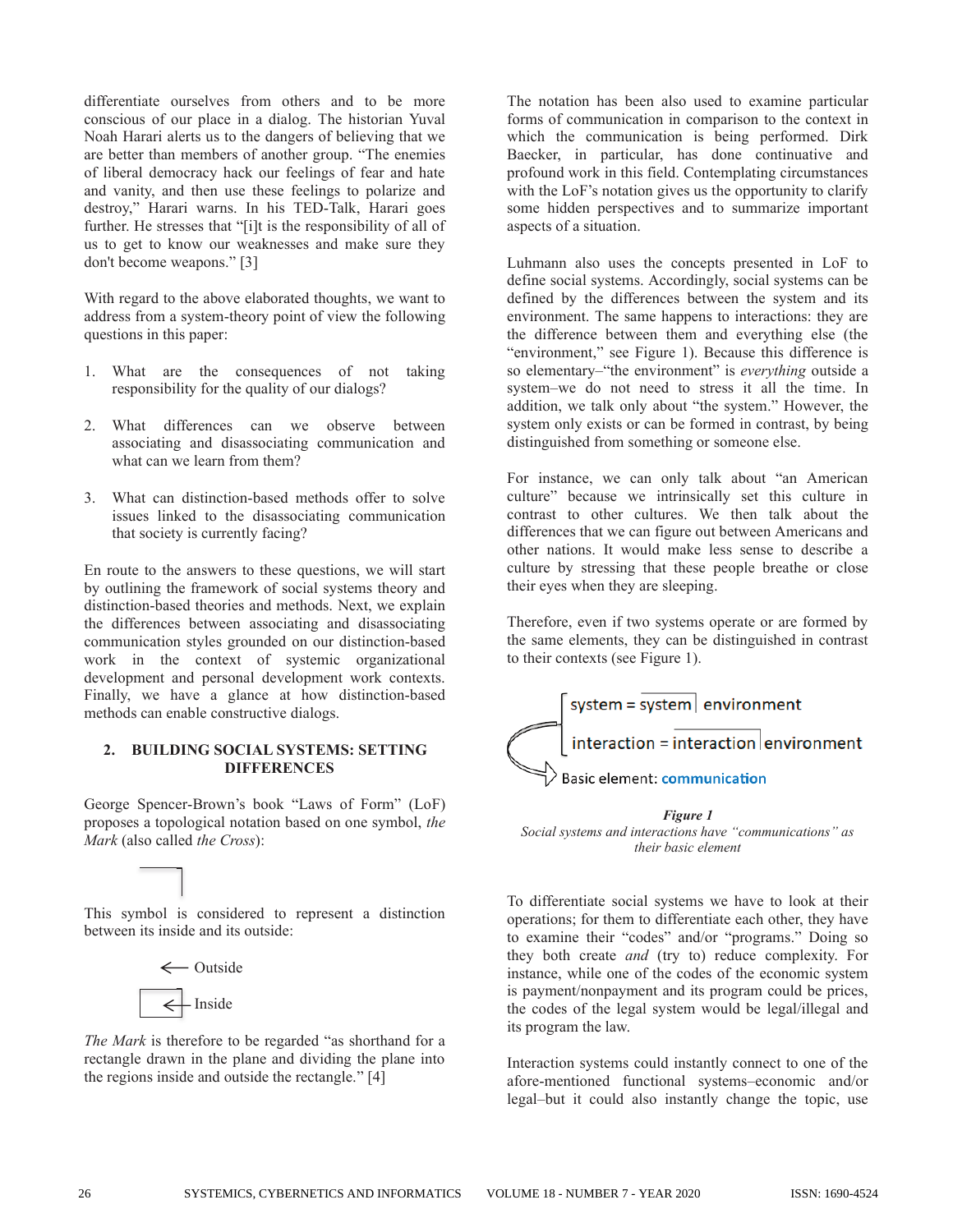other codes, or simply interact without connecting to any functional system.

Considering in what way the social systems theory defines how functional systems and interactions differentiate from each other, we can profit from an additional approach to describe how language, culture, faith, and symbols contribute to build the notion of groups, nations, teams, and communities.

A fictional example on how to define a group of cats shall elucidate the way one can use the terms of LoF to describe social realities:

Let's assume that there are a certain number of cats in a house. At the beginning every cat is considered healthy. However, unexpectedly one cat gets sick. As observers we can figure out the difference:

# sick cats healthy cats

But then, let us further assume that the observers decide to agree on considering every disease, mole or spot, itchiness, and hiccup that any cat in the house could ever experience. When it gets to the point that every cat is considered sick, there may be a need for another code to differentiate the cats, for instance:

infectious disease not infectious disease

Consequently, the one side of the "code" only exists if the other side is also observable. We need categories to communicate our observations and reduce complexity. Thus, categories carry the potential to expand but also to exclude communication in social systems.

# **4. DISASSOCIATING COMMUNICATION**

Humans are primarily social beings. "Social cooperation is our key to survival and reproduction."[5] Being able to work together as a large number of individuals gives us many advantages compared to other species. The more of us who believe in the same story, the more we are able to cooperate, and the greater the probability that we can reach our goals. But this old social mechanism can also cause inconveniences: Groups with different ideas tend to confront or even fight each other for who has the "better" idea.

Meanwhile, ostracism decreases the size of the remaining in-group, to the point where society could end up fragmented into a multitude of small social systems. The process of social fragmentation may happen by chance with no purpose or intention behind it. In the current ideological discourse, one may observe the code …

ignorant enlightened

… being used to describe the difference between one side code (words, validations), just in opposite ways, they now have in common that they each regard the other group as ignorant. They become alike in their attitudes. Differences in the content of the original argumentation between the two groups begin to fade. **3. SHAPING SOCIAL SYSTEMS** and the other. However, if both sides are using the same

> Hence, to establish new differences, communication will find new codes again. The two sides may continue to interact in order to establish further clarity about authority or different ideologies or distinctive language.

> Social systems also tend to agree on a common sense of what communication is allowable for a broader discourse. As an extreme example, in the Middle Ages, speaking against the ideologies of the Church could cost one their life. There were very specific codes on how to interact so that a discourse would be acceptable. Similar principles remain to this day, though mostly with less drastic punishments.



But a democratic society that only allows very specific or coordinated dialogs at the center of a societal discourse can also create negative consequences for itself. The communication outside of this supposed center grows, and consequently this center no longer is a weighted average of opinions, but splits apart into various smaller groups of differing and extreme opinions (cf. **Figure 2** which illustrates this process).

This assumed center of a social discourse as a platform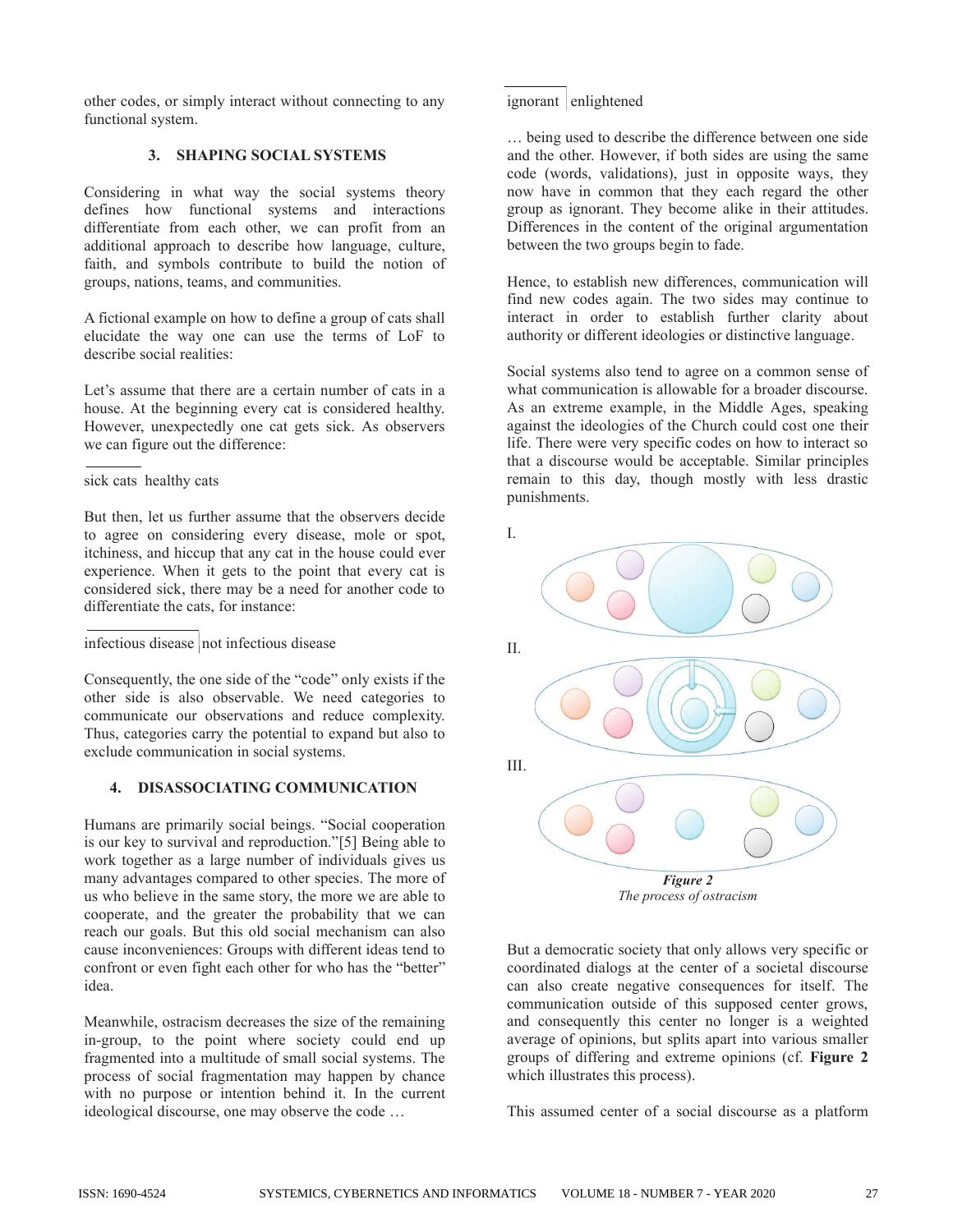for broader communication will gradually disappear under the circumstances of excluded communications. Social restrictions that aim to reduce complexity often lead to even greater complexity. [6]

So, by reducing the variety of communications that are accepted in a society, the danger grows of ending up divided in unrelated extremes. This also means that by excluding other opinions one' own peer group may lose impact in the long run.

The term "disassociating communication" is used here to describe different rhetoric and social practices, which collaborate to restrict or exclude certain communications. Some examples of disassociating communication can be found in contemporary practices such as online bashing, cancel culture, Twitter storm, etc. Individual attitudes on communication culture of a group can be recognized as examples of disassociating communication. This may be the case when it becomes common to reply to undesirable ideas with ad hominem arguments, or responding to tone, or judging instead of describing, or generalizing, or even devaluating other people's opinions.

# **5. DISASSOCIATING VERSUS ASSOCIATING COMMUNICATION**

Our prior statement regarding disassociating communication could suggest that there is a clear definition on what it really is, which is not actually the case. On the contrary, there is no such thing as a clear disassociating communication. Even the most insulting words or gestures could be supportive of a better relationship, as, for example, in a humorous context. Depending on the situation, communicative actions provoke different reactions. It is always a "trial and error game" when one wants to find out how to affect others in which way.

According to Gregory Bateson, the perception of a "difference that makes a difference" is key to a learning process. Conforming to Steve de Shazer, M. Varga v Kibeth, Insa Sparrer, and to our work with organizations and individuals, relevant differences lead us to more fundamental insights than content knowledge—the latter always needs an agreed-upon definition to make it helpful in the communication process, or, in other words, to make it useful in finding a solution. Therefore, we propose the table below (see **Figure 3**). The table explains the relevant differences between the terms on the left and right sides and does so in relation to the other term instead of trying to argue what is right or wrong, or what is properly understood or not. We call this approach distinction-based or comparative systemic. From this point of view, no definition of anything should be accepted as absolutely accurate in every situation–since the context can potentially change meanings and outputs.

Thus, if we want some guidance on how to communicate, we will find it in comparisons rather than absolute definitions. A particular way of communicating can be illustrated more clearly if we can see it in contrast to the other ways. **Figure 3** shines a light on what could be considered communication that rather tends to disassociate as opposed to communication that rather tends to associate. Thus, we should keep in mind that these descriptions are no absolute definitions. They can serve as guides that help us navigate social systems more consciously, but they are not supposed to be definitions of so-called *good* or *bad* communication.

| rather                                                                                                                                                                                                                                                                                                                                                                                                                                                                                                        |                                  |
|---------------------------------------------------------------------------------------------------------------------------------------------------------------------------------------------------------------------------------------------------------------------------------------------------------------------------------------------------------------------------------------------------------------------------------------------------------------------------------------------------------------|----------------------------------|
| <b>Disassociating Communication</b>                                                                                                                                                                                                                                                                                                                                                                                                                                                                           | <b>Associating Communication</b> |
| Simplicity $\longleftarrow$                                                                                                                                                                                                                                                                                                                                                                                                                                                                                   | → Complexity                     |
| Fear < Not all the second states and the second states and the second states and the second states are the second states and the second states are the second states and the second states are second states and states are se                                                                                                                                                                                                                                                                                | $\rightarrow$ Courage            |
|                                                                                                                                                                                                                                                                                                                                                                                                                                                                                                               | $\rightarrow$ Describing         |
| Absolute < Relative (in relation to)                                                                                                                                                                                                                                                                                                                                                                                                                                                                          |                                  |
| Generalizing $\leftarrow$<br><u> 1989 - Johann Barn, amerikansk politiker (</u>                                                                                                                                                                                                                                                                                                                                                                                                                               | $\rightarrow$ Specific, concrete |
| Own interest first, narcissism $\longleftrightarrow$ Community's interest in first place                                                                                                                                                                                                                                                                                                                                                                                                                      |                                  |
| Revolving around oneself <>>>>>>>>> Perceiving the other                                                                                                                                                                                                                                                                                                                                                                                                                                                      |                                  |
| Interrogation < >>>>>>>>>>Asking (open questions)                                                                                                                                                                                                                                                                                                                                                                                                                                                             |                                  |
| $\mathsf{Excluding} \leftarrow \longrightarrow \mathsf{Including}$                                                                                                                                                                                                                                                                                                                                                                                                                                            |                                  |
| $\mathsf{Closed} \leftarrow$                                                                                                                                                                                                                                                                                                                                                                                                                                                                                  | → Open                           |
| $Control \leftarrow$                                                                                                                                                                                                                                                                                                                                                                                                                                                                                          | $\longrightarrow$ Respect        |
| Avoidance<br>$\leftarrow$ $\leftarrow$ $\leftarrow$ $\leftarrow$ $\leftarrow$ $\leftarrow$ $\leftarrow$ $\leftarrow$ $\leftarrow$ $\leftarrow$ $\leftarrow$ $\leftarrow$ $\leftarrow$ $\leftarrow$ $\leftarrow$ $\leftarrow$ $\leftarrow$ $\leftarrow$ $\leftarrow$ $\leftarrow$ $\leftarrow$ $\leftarrow$ $\leftarrow$ $\leftarrow$ $\leftarrow$ $\leftarrow$ $\leftarrow$ $\leftarrow$ $\leftarrow$ $\leftarrow$ $\leftarrow$ $\leftarrow$ $\leftarrow$ $\leftarrow$ $\leftarrow$ $\leftarrow$ $\leftarrow$ | > Attention / Care               |
| Absolute rules<br>$\cdots$                                                                                                                                                                                                                                                                                                                                                                                                                                                                                    | * Context-dependent<br>$\sim$    |

*Figure 3*

*Disassociating versus associating communication*

# **6. DIALOG LEVELS**

"Every social interaction constitutes a situation with double contingency, which is [sic] recognized as such by both sides: both know that both know that one could also act differently." [7] Double contingency is one aspect of the communication process that shows its high level of complexity. When we communicate we can never be sure that our intended content will be understood. Luhmann even claims that "communication is improbable." According to him, there are three improbabilities of communication: [8]

- Understanding: it is unlikely that one person understands what the other means. Consciousness and memory are the means to building the context for understanding.
- Reachability: it is unlikely that the communication reaches beyond the participants of that same communication. An interaction between two or more people does not extend easily over time and undetermined space, because the actors' attention in any given communication is limited.
- Success: it is unlikely that one person will accept the information that another is trying to communicate. Success in communication occurs when the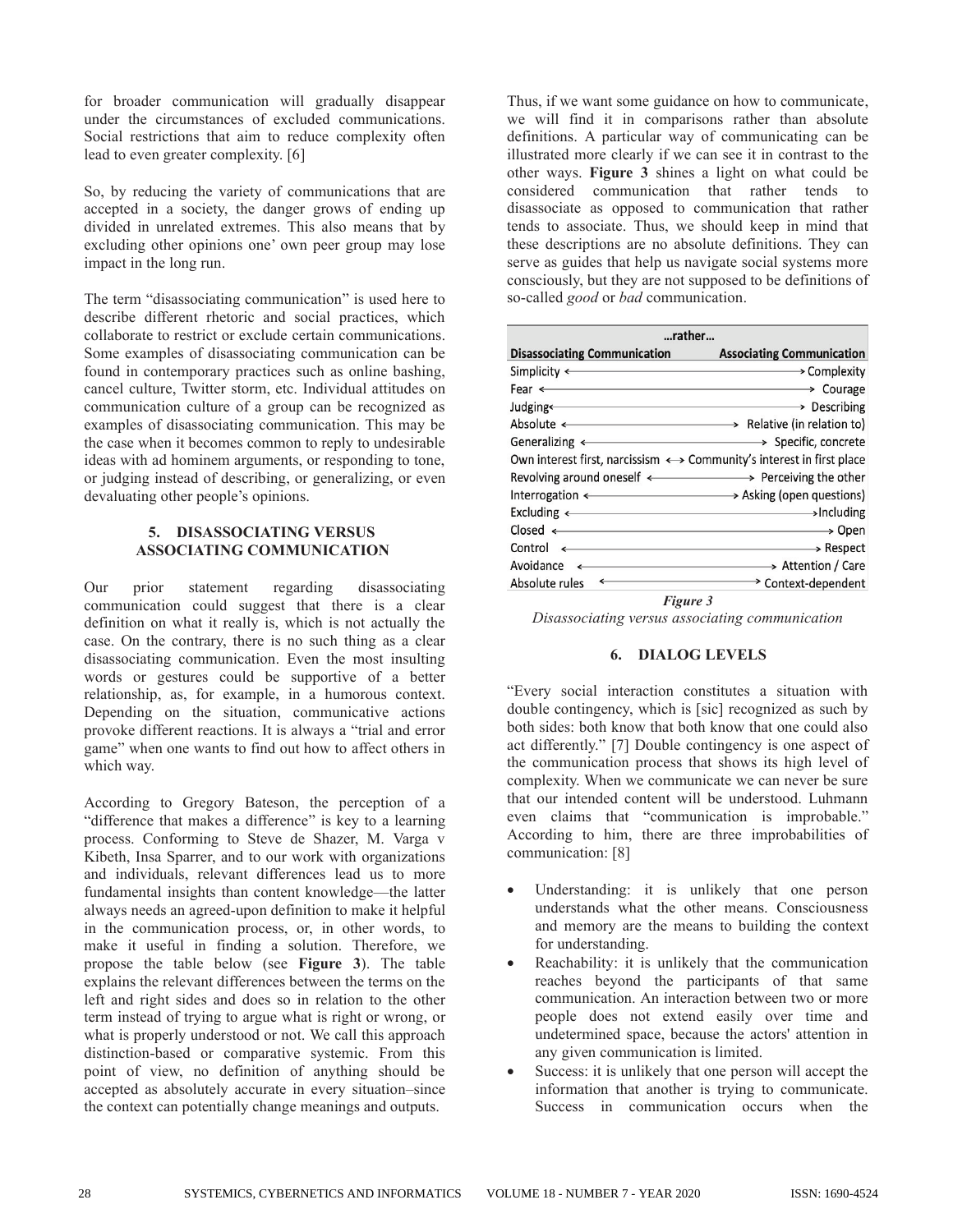information transmitted is used as a premise for the next actions.

In the course of time, humans have managed to overcome these improbabilities by developing tools and technologies that facilitate communication. The ability of writing or printing, the inventions that made telecommunication possible, but also to establish rules for authority (hierarchies) and the improvement of rhetorical performance, are tools that support communication to stay possible and useful.

Another way to optimize communication is to observe the communication process itself and communicate at different levels, as shown in **Figure 4**: first-, second-, and third-order levels. If one aims to develop a constructive dialog—meaning conversation that promotes connectivity and mutual understanding—he or she will profit from observing and utilizing the opportunities arising from the differences between these three levels of communication.

Communication can be focused on first-order observation, having as its primary contents the description or definition of things as they "are" or should be. But people can also communicate about how they communicate, how things are presented, what the messages are between the lines (meta-communication, second order). A third possibility is to include the context as additional information that builds relevant correlations and thus significantly helps to differentiate and color the messages being communicated (cf. **Figure 4**).

Differentiation-Level or Contextualization:<br>including the context while talking to each other

Meta-Level or Second-Order: talk about how we talk to each other

Content-Level or First-Order: talk about how things are/ should be

#### *Figure 4 Different levels of communication*

Contextualizing the information is helpful to better understand how the message shall be understood within the meaning intended by the sender.

In order to use contextualization as a solution for disassociating polarization, i.e., contextualizing in a way that makes possible the inclusion of more and diverse communications, it can be helpful to be less engaged in the details of the contents and more empathic to the meaning or context of the communication partner's opinion.

A participant actively contributes *a difference that makes* 

*a difference* to the quality of the communication when he is genuinely interested in finding out about the concrete motivation of the other side of the story instead of interpreting what the possible reasons for his argumentation may be. It is also useful to remain open and curious for surprises and unexpected events, contents, or combinations of both.

To maintain a questioning and interested attitude and to ask questions about the context in which someone experienced what led him to his opinion or assumption will support coming to a mutual understanding within the communication process. This attitude offers an alternative to generalizations, judgments, and interpretations about motivations.

# **7. ATTITUDE: INTEREST IN EXPERIENCES OF OTHERS**

In the practice of distinction-based systemic work with organizations, there are several specific attitudes that can be seen as their fundament. Attitudes make a big difference in the communication process and may hugely influence the outcome and success of an interaction.

Showing authentic, genuine interest in the perspective and in the person (the communication partner) is the key attitude that makes the difference in order to achieve associating communication, respect, and understanding.

Inspired by the ideas of Gregory Bateson, Virginia Satir, Steve de Shazer, Insoo Kim Berg, Carl Rogers, et al., systemic and solution-focused consultancies have adopted attitudes reflecting the most positive influences on communication. [10] An associative communication style reveals itself to be most effective in finding what profits clients most.

To have and live an associating attitude, hiding behind unauthentic opinions, fake behaviors, fake roles, and empty phrases is not helpful. To the contrary: Useful behaviors are becoming emotionally involved and entering into direct and genuine person-to-person relationships.

Here are some questions that aim to generate understanding for the needs of the communication partner:

- In which situation (context) have you experienced what you just told me?
- What have you observed that makes you come to this conclusion?
- · What is important to you that I should understand (*so that your issue is well represented here/that I can take with me*)?